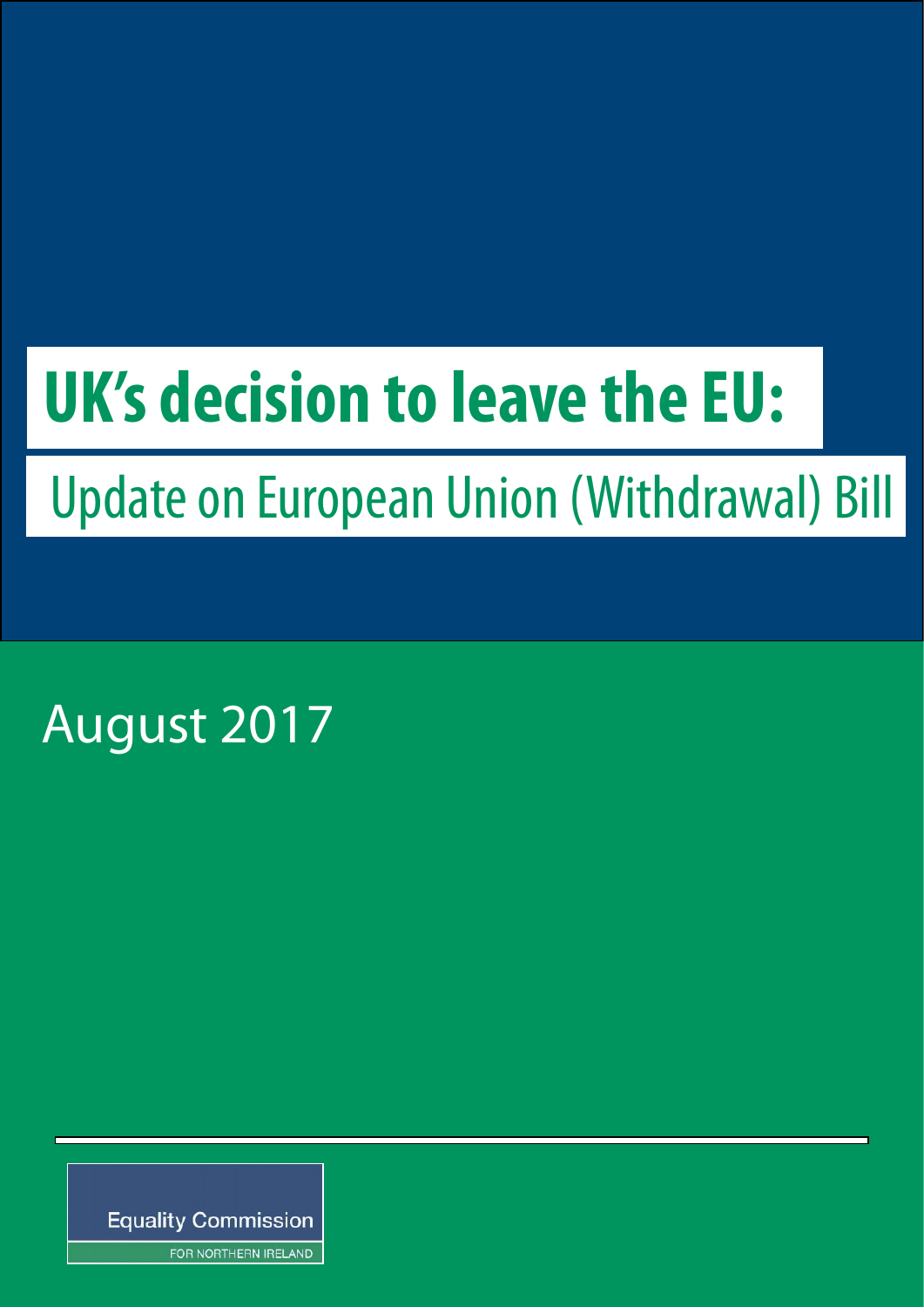#### **EQUALITY COMMISSION FOR NORTHERN IRELAND**

#### **UK's decision to leave the EU**

#### **Update: August 2017**

#### **Purpose**

This briefing paper provides an update on the European Union (Withdrawal) Bill, recent developments in Northern Ireland and Great Britain; and sets out a number of next steps.

#### **Introduction**

On 13 July 2017, the UK Government published the European Union (Withdrawal) Bill ('the Withdrawal Bill').

The Withdrawal Bill will:

- repeal the European Communities Act;
- convert EU law into United Kingdom law; and
- create the necessary powers to make secondary legislation so as to enable corrections to be made to laws that would otherwise not operate appropriately once the UK has left the EU and to enable domestic law to reflect the content of any withdrawal agreement.

In general, the provisions of the Bill reflect the approach set out in the UK' Government's *Great Repeal Bill: White Paper*<sup>1</sup> . The main provisions of this were outlined in the Commission's recent briefing paper *Update on equality*  law considerations relating to the UK's decision to leave the EU<sup>2</sup>. Some *additional points* of particular note are set out below.

#### **Withdrawal Bill**

### *Overview of provisions*

#### Powers

The Bill will confer certain powers on the UK Government and the devolved administrations. It will be noted that the Bill will place restrictions on the

<sup>-</sup><sup>1</sup> UK Government (March 2017) *[Great Repeal Bill: White Paper](https://www.gov.uk/government/publications/the-great-repeal-bill-white-paper)*: Legislating for the United Kingdom's withdrawal from the European Union.

<sup>2</sup> ECNI, June 2017, [The UK's decision to leave the EU: Update on equality law considerations,](http://www.equalityni.org/ECNI/media/ECNI/Publications/Delivering%20Equality/UpdateEqualityLawConsiderationsJune17.pdf)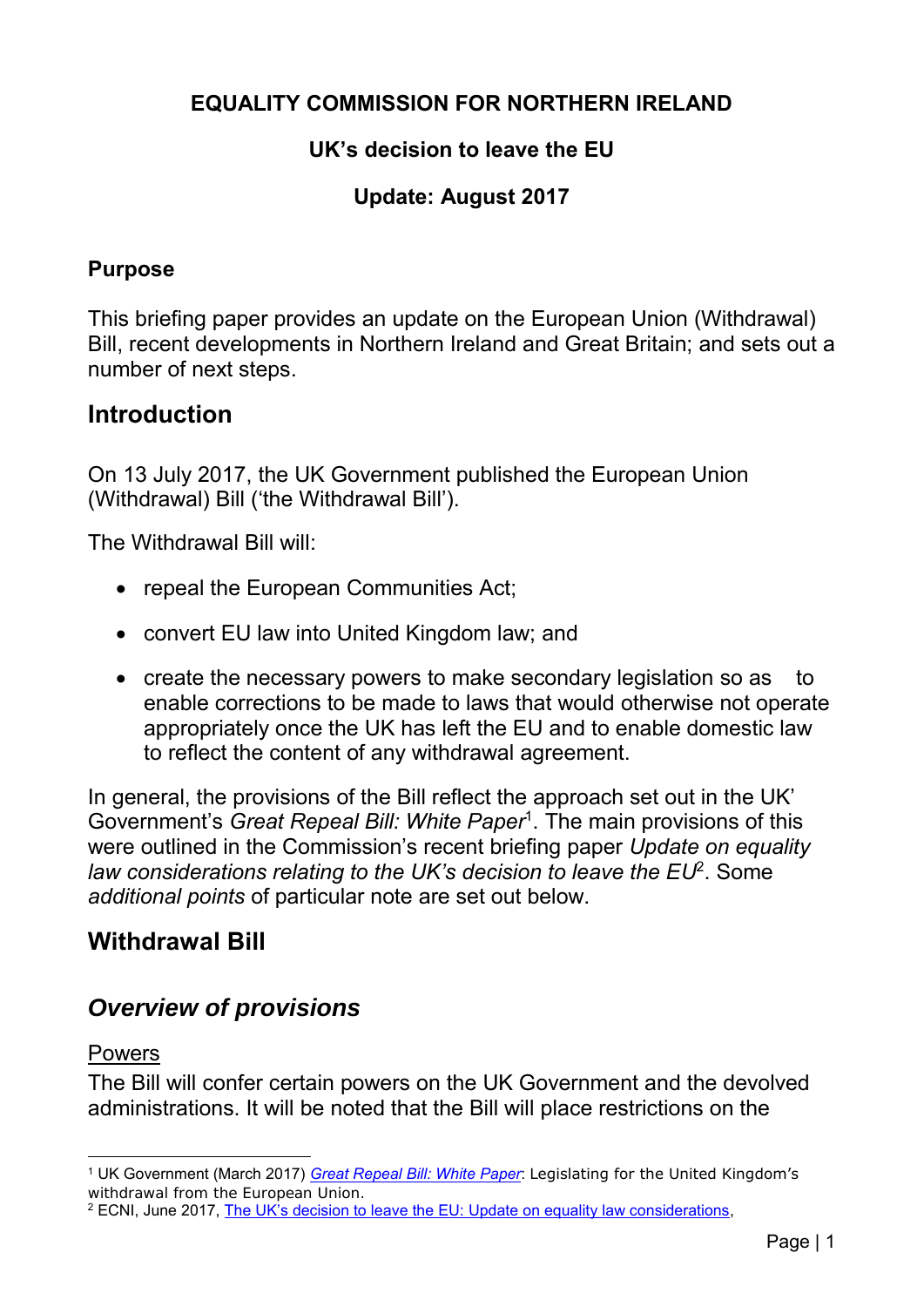powers to be conferred on devolved administrations, and their use will be limited to domestic legislation within areas of devolved competence.

There is a power to make corrections to retained EU law to deal with deficiencies that arise due to the UK's exit. The powers allow for corrections to be made to both primary and secondary legislation (known as '*Henry VIII*' powers). Importantly, the power to correct deficiencies cannot be used by the UK Government or devolved authorities to, for example, amend parts of the Northern Ireland Act 1998 or the Human Rights Act 1998. This power is temporary and cannot be used more than two years after the UK's exit.

There are also powers to enable the UK Government and devolved administrations to comply with international obligations, and to implement the withdrawal agreement. The power to implement the withdrawal agreement can only be used up to exit day and it cannot amend/repeal the Human Rights Act 1998.

#### Interaction with devolved administrations

As regards the impact of the Withdrawal Bill on the devolved administrations, the UK Government has stated as follows:

*"The Bill will replicate the common UK frameworks created by EU law in UK law, and maintain the scope of devolved decision making powers immediately after exit. This means that any decisions that the devolved authorities can take before exit, they can continue to take after exit.*

*This will be a transitional arrangement to provide certainty after exit and allow intensive discussion and consultation with devolved authorities on where lasting common frameworks are or are not needed.*

*Where it is determined that a common approach is not required, the Bill provides a power to lift the limit on devolved competence in that area" 3 .*

It will be noted that concerns have been raised by the Welsh and Scottish First Ministers about the impact of the provisions of the Bill on the powers of the devolved administrations<sup>4</sup>.

The UK Government has denied that the Bill's provisions amount to a 'Westminster land grab' and has indicated that there is a need to ensure that decision making powers returning from the EU are allocated within the UK in a way that works<sup>5</sup>. It has indicated that this will be vital in order to protect the

<sup>4</sup> For example, the First Minister for Wales, Carwyn Jones and the First Minister for Scotland, Nicola Sturgeon issued a joint-statement on the Bill indicating their belief that the Bill was 'a naked powers grab' and 'an attack on the founding principles of devolution and could destabilise our economies' See Joint [Statement](file://///equality.local/root/Data1/PUBLIC%20POLICY/Projects/Legislative%20Reform/EUExit/2017-Aug_Commission/To%20put%20it%20simply,%20in%20reserved%20areas%20that%20are%20currently%20subject%20to%20EU%20law,%20the%20UK%20parliament%20regains%20the%20ability%20to%20legislate%20without%20restriction.%20In%20devolved%20areas,%20the%20Scottish%20Parliament%20does%20not%20-%20it%20will%20only%20be%20able%20to%20do%20so%20in%20future%20if%20the%20UK%20govern) of First Minister for Wales and First Minister for Scotland 13 July 2017

<sup>5</sup> Dept for Exiting the EU: [The Repeal Bill: Factsheet 5: Devolution](https://www.gov.uk/government/uploads/system/uploads/attachment_data/file/627993/Devolution_factsheet.pdf)

<sup>-</sup><sup>3</sup> Dept for Exiting the EU: [The Repeal Bill: Factsheet 5: Devolution](https://www.gov.uk/government/uploads/system/uploads/attachment_data/file/627993/Devolution_factsheet.pdf) at page 1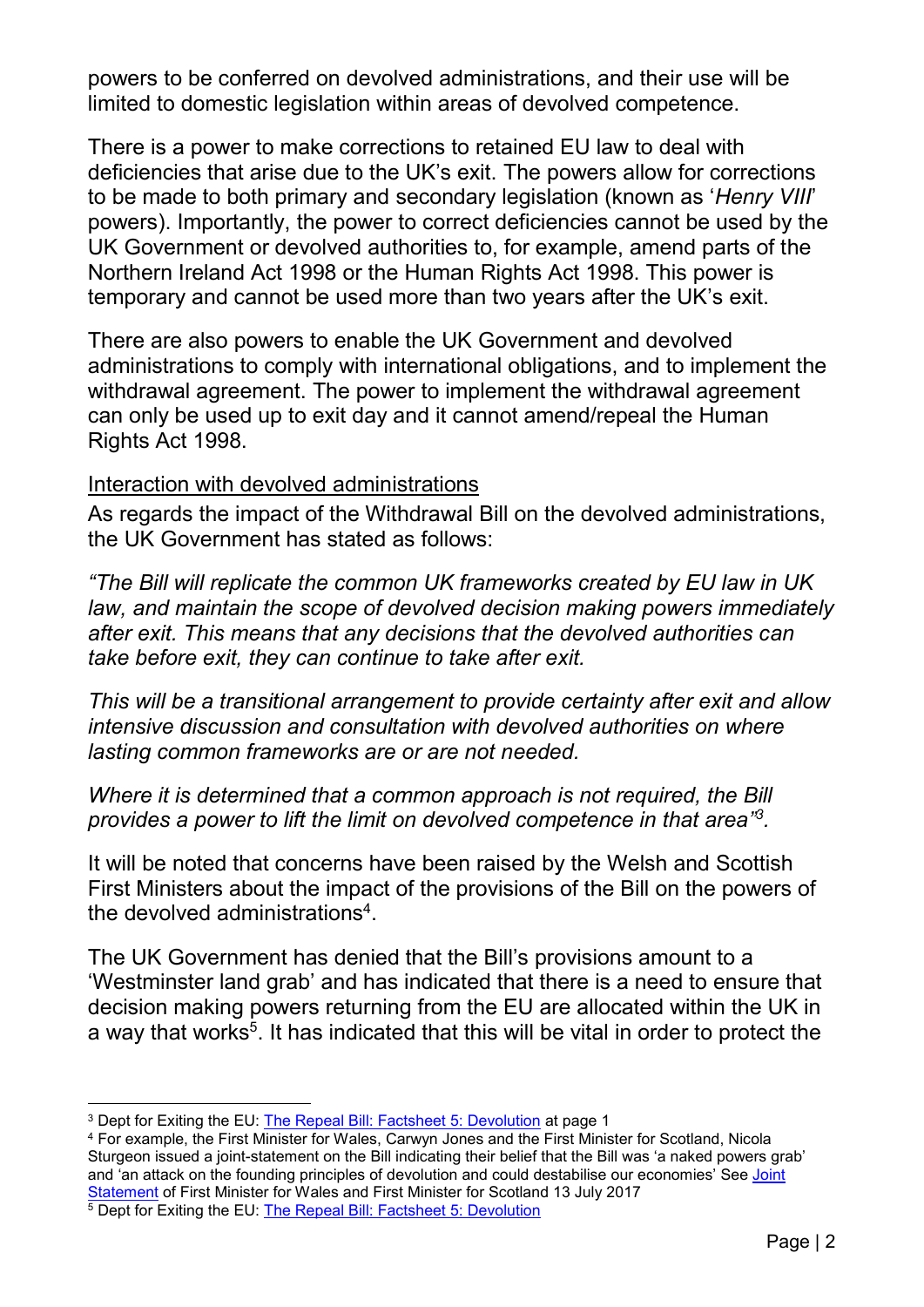UK internal market, strike trade deals, protect common resources and fulfill international obligations.

The UK Government has also confirmed in July 2017 that senior officials have written to the interim Head of the Northern Ireland Civil Service to instigate discussions on where future common approaches are needed $^6$ .

Finally, it will be noted that the UK Government has published its *Northern Ireland and Ireland: Position Paper*<sup>7</sup> that outlines its position on how to address the unique circumstances of Northern Ireland and Ireland in light of the UK's exit from the EU.

The UK Government has, for example, proposed that both the UK and the EU should:

- affirm the ongoing support of the UK Government and Irish Government, and the European Union, for the peace process;
- formally recognise that the citizenship rights set out in the Belfast ('Good Friday') Agreement will continue to be upheld; and
- agree to the continuation of PEACE funding to Northern Ireland and border counties of Ireland.

The Commission has recommended that the Government should ensure that the UK's exit from the EU does not negatively impact on initiatives that support equality, good relations and the peace process<sup>8</sup>. We have also highlighted that the right to equality of opportunity, including in all social and economic activity, was a core issue in the Good Friday/ Belfast Agreement and that equality and good relations should be treated as priority issues in EU exit negotiations.

## *Equality Analysis*

The UK Government, in addition to producing detailed explanatory notes<sup>9</sup> and a series of factsheets<sup>10</sup>, including one on devolution<sup>11</sup>, has published an equality analysis<sup>12</sup> on the Withdrawal Bill. Key points to note in relation to the equality analysis are summarised below.

 Overall, the UK Government concluded that 'there may potentially be impacts, both adverse and positive, on those with protected characteristics as defined by the Equality Act 2010 when the UK leaves

 6 [Reply](http://www.parliament.uk/business/publications/written-questions-answers-statements/written-question/Commons/2017-07-17/5207/) to written question by Chris Skidmore , Minister for the Cabinet Office, 25 July 2017

<sup>&</sup>lt;sup>7</sup> UK Government: [Northern Ireland and Ireland: Position Paper,](https://www.gov.uk/government/uploads/system/uploads/attachment_data/file/638135/6.3703_DEXEU_Northern_Ireland_and_Ireland_INTERACTIVE.pdf) 16 Aug 2017

<sup>8</sup> For further information see [www.equalityni.org/EUExit.](http://www.equalityni.org/EUExit)

 $^{\rm 9}$  Dept for Exiting the EU: The Repeal Bill: Explanatory Notes

<sup>&</sup>lt;sup>10</sup> Dept for Exiting the EU: [The Repeal Bill: Factsheets](https://www.gov.uk/government/publications/information-about-the-repeal-bill)

<sup>&</sup>lt;sup>11</sup> Dept for Exiting the EU: [The Repeal Bill: Factsheet 5: Devolution](https://www.gov.uk/government/uploads/system/uploads/attachment_data/file/627993/Devolution_factsheet.pdf)

<sup>&</sup>lt;sup>12</sup> Dept for Exiting the EU: [The Repeal Bill: Equality Analysis](https://www.gov.uk/government/uploads/system/uploads/attachment_data/file/629244/European_Union__Withdrawal__Bill_equality_analysis.pdf)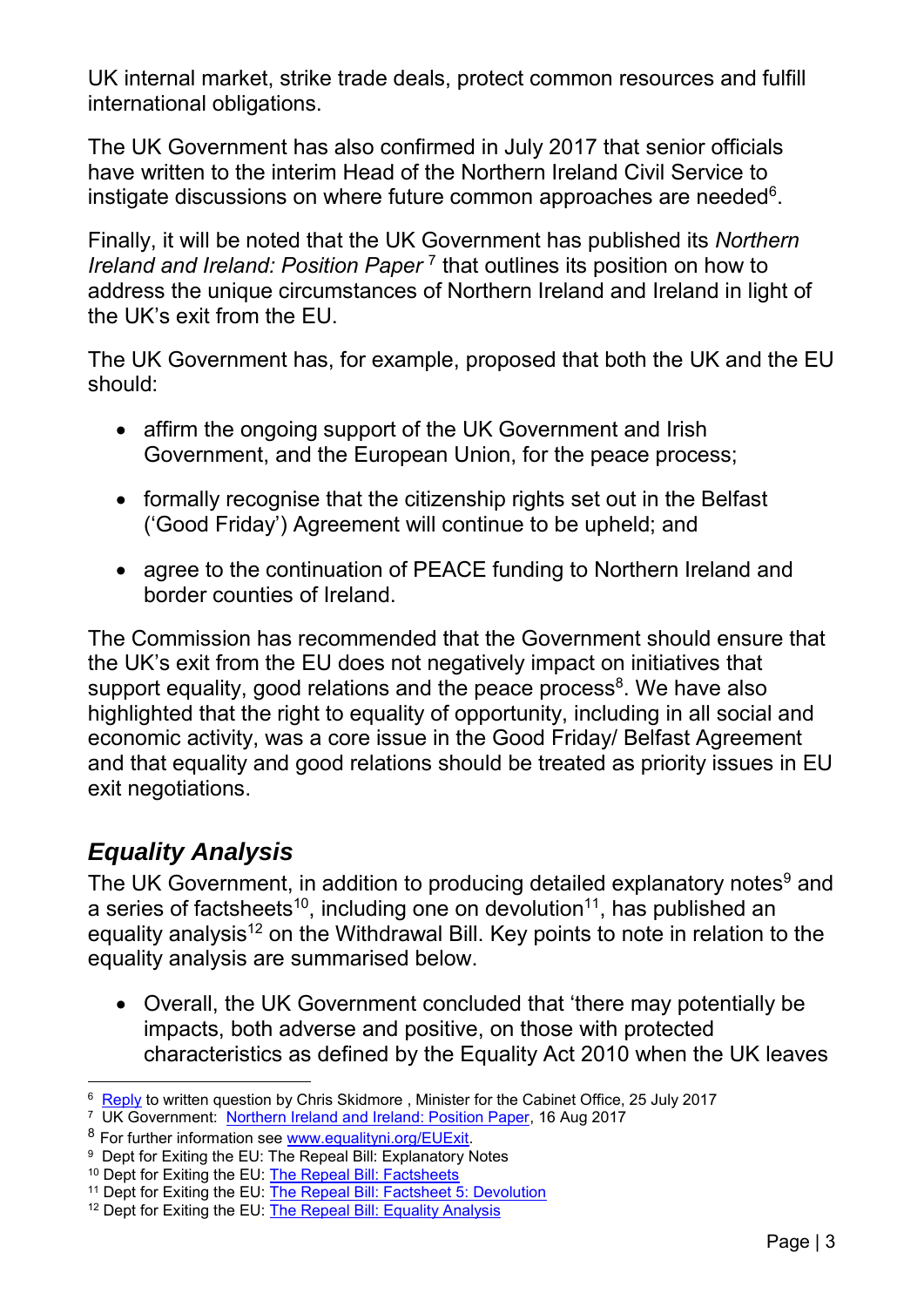the EU' 13 . It was of the view that where potential equalities impacts were identified 'these are likely to be limited' $^\mathsf{14}.$ 

- The UK Government reiterated its commitment to ensuring that the protections in the Equality Act 2010 will continue to apply once the UK has left the EU. It is important to note that the *White Paper* had expressly stated that "*all the protections covered in the Equality Act 2006, the Equality Act 2010 and equivalent legislation in NI will continue to apply once the UK has left the EU*" 15 . The UK Government also reiterated its commitment, in its equality analysis, to protect workers' rights that are enjoyed under EU law and to ensure that they keep pace with the changing labour market. It has indicated that 'the UK has some of the strongest equalities legislation in the world and the Government will continue to make sure these rights are protected' $^\mathrm{16}$ .
- The UK Government confirmed its commitment to maintaining the continued role of the Equality and Human Rights Commission (EHRC), NIHRC and ECNI and recognised their important roles in enforcing and monitoring equality and human rights law in the UK.
- The UK Government confirmed that in exercising powers in the Bill, it and the devolved administrations would continue to be subject to the public sector duties and that public authorities would need to give due regard to the potential equality implications of any changes that are being introduced as a result of the UK's exit from the EU.
- As regards the Bill's provisions that will remove the **Charter of Fundamental Rights** ('the Charter') from UK law, the UK Government indicated that it does not consider that there will be an impact on individuals protected under the Equality Act 2010. It will be noted that the Charter contains the fundamental rights and principles protected in EU law. These include equality before the law, non-discrimination and equality between men and women.

The UK Government's *Fact Sheet* on the Charter also indicates that the Charter did not create any new rights and that it only applies to Member States when acting within the scope of EU law and, as such, will cease to have any real relevance when the UK exits the  $EU^{17}$ . It also considers that its removal from UK law would not affect substantive rights that individuals already benefit from in the UK $^{18}$ .

-

 $13$  Ibid at p13

<sup>14</sup> Ibid p3

<sup>15</sup> UK Government (March 2017) *[Great Repeal Bill: White Paper](https://www.gov.uk/government/publications/the-great-repeal-bill-white-paper)*: Legislating for the United Kingdom's withdrawal from the European Union.

<sup>&</sup>lt;sup>16</sup> Dept for Exiting the EU: [The Repeal Bill: Equality Analysis,](https://www.gov.uk/government/uploads/system/uploads/attachment_data/file/629244/European_Union__Withdrawal__Bill_equality_analysis.pdf) p13

<sup>17</sup> Dept for Exiting the EU: *[Factsheet 6: Charter of Fundamental Rights](https://www.gov.uk/government/uploads/system/uploads/attachment_data/file/627995/Charter_of_Fundamental_Rights.pdf)*

<sup>18</sup> Ibid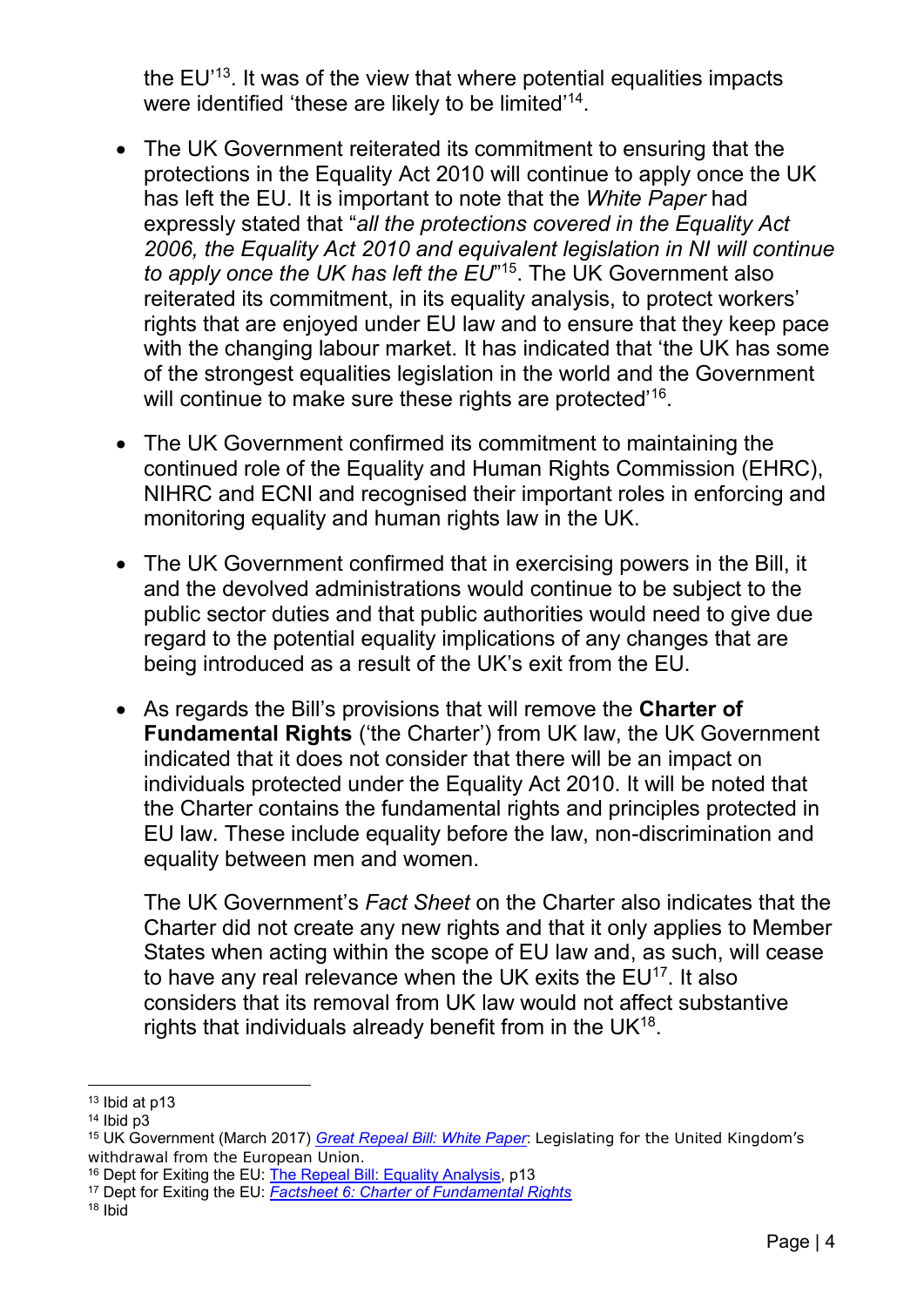It has also indicated that the Bill will make no changes to the UK's substantive obligations under the European Convention on Human Rights (ECHR), nor the Human Rights Act 1998 $^{19}$  .

Further, it has confirmed that where Article 14 of the ECHR (prohibition of discrimination) is engaged, individuals will still be able to challenge domestic legislation or the actions of public authorities which they consider to be in breach of equality and non-discrimination rights $^{20}$ .

 As regards the Bill's provisions on changes to the way in which **general principles of EU law** operate in UK law after the UK exits, the UK Government has indicated that there may be a limited impact on individuals protected under the Equality Act 2010.

These changes will mean that, after the UK's exit, it will no longer be possible for individuals to bring a claim or for courts to quash an administrative action or to disapply law on the grounds that it breaches the general principles of EU law. The general principles include equality before the law, non-discrimination and equality between men and women. It is important to note that there have been cases where national courts have been required to disapply national law on the grounds that it was in breach of the non-discrimination principle $^{21}$ .

- The UK Government concluded that the Bill's provisions relating to a change in the **direct effect of directives<sup>22</sup>** was likely to have a limited impact on individuals protected under the Equality Act 2010. The Bill provides that, after exit, individuals will no longer be able to rely on the principle of direct effect in respect of *unimplemented* provisions of a directive; unless it has been recognised by the CJEU, a domestic court or tribunal prior to EU exit. It will be note that whilst the Government has indicated that it has a 'good record on transposing directives'<sup>23</sup>, there have been delays in Northern Ireland as regards the transposition of equality directives $^{24}$ .
- The UK Government indicated, as regards the Bill's provisions on the **pre-exit case law of the CJEU**, that it recognised that '*the proposed provision might create both beneficial and/or adverse impacts*' on those

<sup>-</sup><sup>19</sup> Ibid

<sup>&</sup>lt;sup>20</sup> Dept for Exiting the EU: [The Repeal Bill: Equality Analysis,](https://www.gov.uk/government/uploads/system/uploads/attachment_data/file/629244/European_Union__Withdrawal__Bill_equality_analysis.pdf) p7

<sup>21</sup> For example, *Mangold v Helm (2005)*,as cited in [The Repeal Bill: Equality Analysis](https://www.gov.uk/government/uploads/system/uploads/attachment_data/file/629244/European_Union__Withdrawal__Bill_equality_analysis.pdf) p 6

<sup>&</sup>lt;sup>22</sup> This principle means that were EU law provisions are sufficiently clear, precise and unconditional, individuals can rely on them 'directly' as against the state if the member state has not properly implemented a directive.

<sup>&</sup>lt;sup>23</sup> See Dept for Exiting the EU: **The Repeal Bill: Equality Analysis p9** 

<sup>&</sup>lt;sup>24</sup> For example, it will be noted that in 2016, OFMDFM, introduced changes to the sex discrimination legislation in NI in order to address some of the concerns raised by the EU Commission in relation to transposition of the Recast Directive (Directive 2006/54/EC of 5 July 2006 on the implementation of the principle of equal opportunities and equal treatment between men and women (recast) consolidated a number of existing EU Directives on gender equality).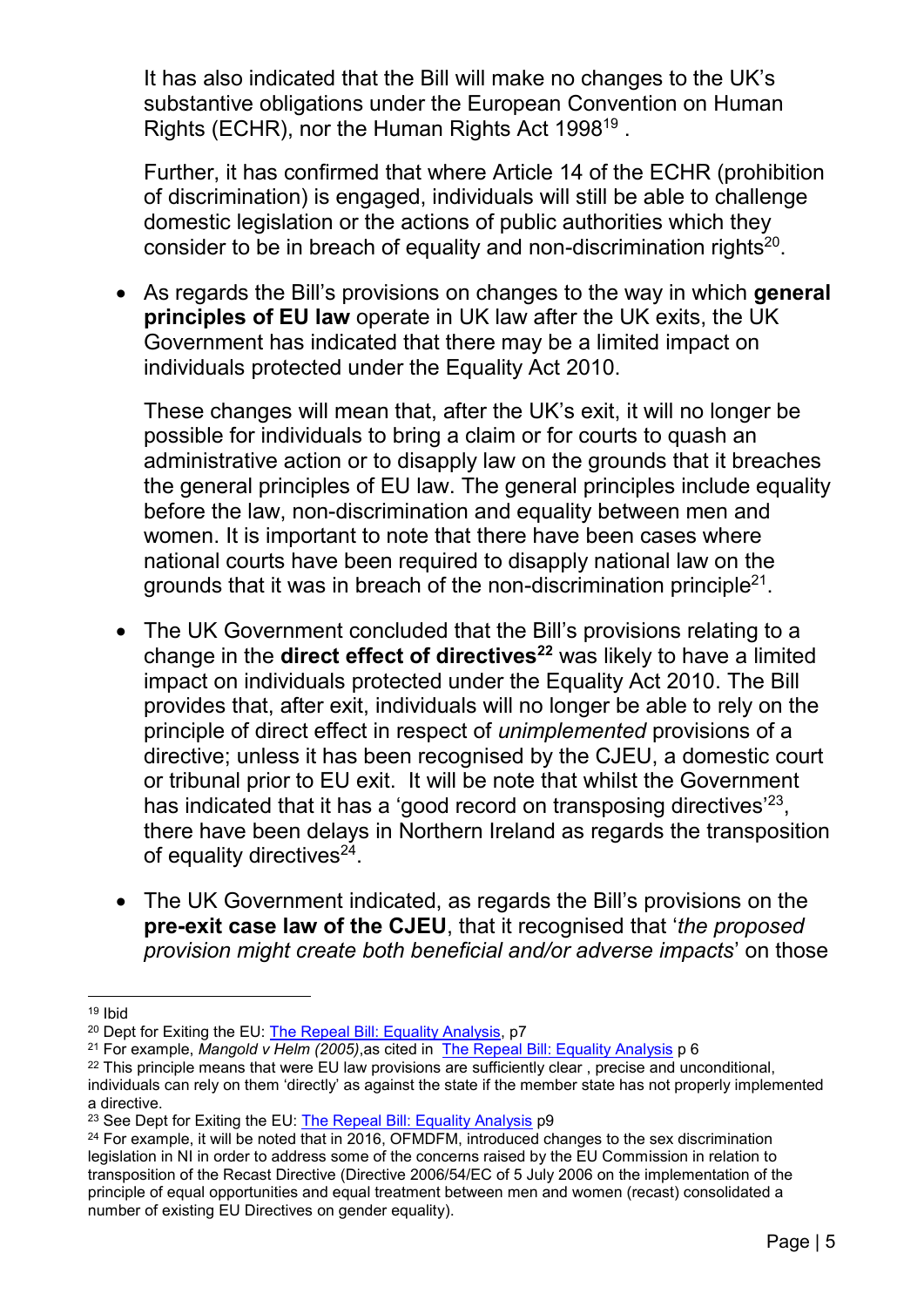individuals protected under the Equality Act 2010 where a court departs from retained CJEU case law $^{25}$ .

The Bill's provisions will end the jurisdiction of the CJEU in the UK. It will mean that UK courts and tribunals will not be bound by the CJEU decisions made after exit day, and domestic courts will not be able to refer cases to the CJEU.

Further, whilst UK courts will be able to take CJEU judgments into account when making decisions, they will no longer be required to do so. Any question as to the meaning of EU –derived law will be determined by UK courts by reference to the CJEU's case law as it exists on the day the UK leaves the EU. After exit, the Supreme Court and the High Court of Justiciary will be able to depart from the case law inherited from the CJEU.

 The UK Government has indicated, as regards the Bill's provisions on the removal of the ability to claim *Francovich* **damages**<sup>26</sup> , that they are likely to have a limited impact on individuals protected under the Equality Act 2010.

#### Progress of Bill through Parliament

In terms of the progress of the Bill through Parliament, the Bill has received its First Reading and is due to receive its Second Reading on 7-9 September 2017.

It is understood that the House of Commons' Committee stages<sup>27</sup> will be in early October and the House of Lords' stages will be in December 2017. It is also anticipated that the UK Government will seek to achieve Royal Assent of the Bill in March 2018. The UK is expected to leave the EU on 29 March 2019 and the UK Government has indicated that it will bring forward a motion on the final agreement to be voted on by both Houses of Parliament before it is concluded<sup>28</sup>.

#### EHRC recommendations on Withdrawal Bill

Following publication of the Withdrawal Bill, the Equality and Human Rights Commission published a **briefing** on the Bill.<sup>29</sup>

### **Next steps**

The Commission will continue to raise awareness and secure support for its policy recommendations including engaging with key stakeholders including

<sup>27</sup> Committee Stage, Report Stage and Third Reading.

<sup>-</sup><sup>25</sup> See Dept for Exiting the EU: **The Repeal Bill: Equality Analysis p12** 

<sup>26</sup> In the *Francovich* case, the CJEU indicated that in some circumstances states have to compensate individuals for damage that they suffer as a result of a state's breach of EU law.

<sup>28</sup> See *[Great Repeal Bill: White Paper:](https://www.gov.uk/government/publications/the-great-repeal-bill-white-paper) Legislating for the United Kingdom's withdrawal from the European Union* at para 1.18

<sup>&</sup>lt;sup>29</sup> EHRC, [Briefing on The European Union \(Withdrawal\) Bill,](https://www.equalityhumanrights.com/sites/default/files/european-union-withdrawal-bill-briefing-july-2017.docx) July 2017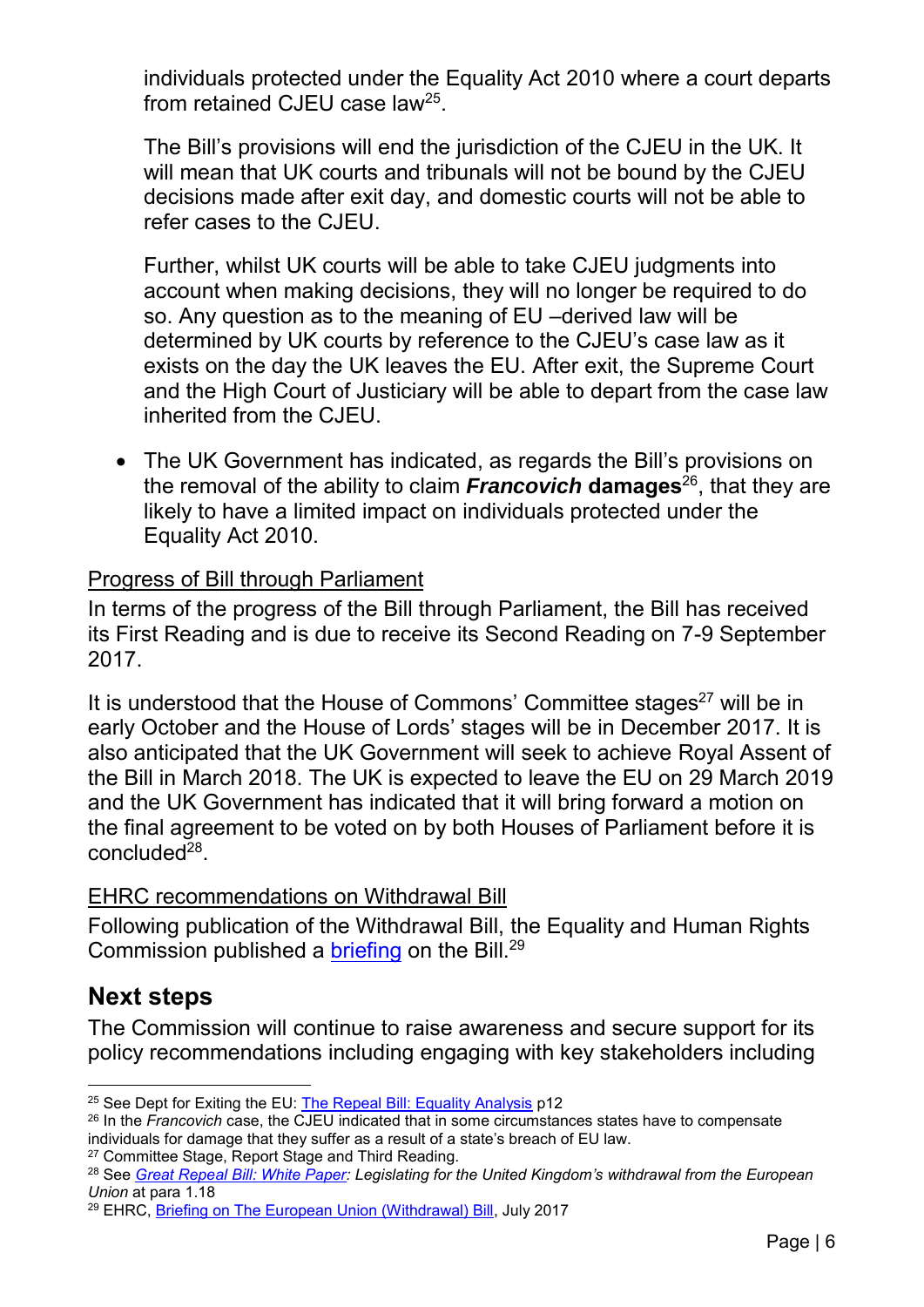the Executive Office, elected representatives and partner bodies such as the NI Human Rights Commission and EHRC.

We will also be participating in range of key conferences/seminars, including a UK-wide conference organised by Oxford Human Rights Hub on *'The Impact of Brexit on Equality Rights*' in the Autumn.

The Commission will maximise opportunities to influence the passage of the Withdrawal Bill though Parliament, including at the House of Commons' Committee stages likely to take place in October 2017.

**August 2017**